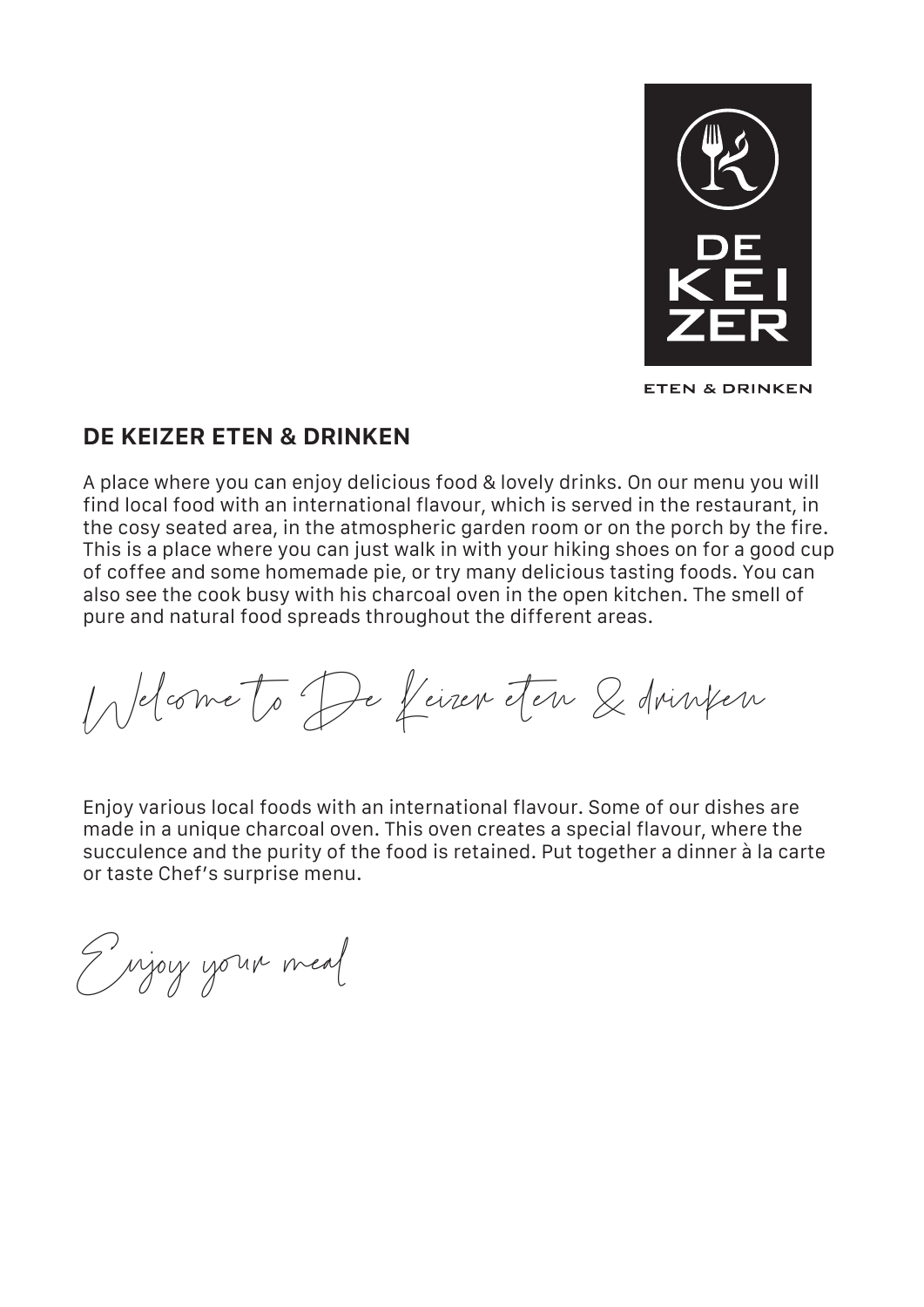## **CHEF'S SURPRISE MENU**

# **3 COURSE MENU € 42,00**

Wine package 3 course menu € 21,75 Beer package 3 course menu € 14,00

# **4 COURSE MENU € 47,50**

Wine package 4 course menu € 29,00 Beer package 4 course menu € 18,50

# **5 COURSE MENU € 52,50**

Wine package 5 course menu € 36,25 Beer package 5 course menu € 23,00

With the surprise menu an amuse-bouche & bread will be served in advance.

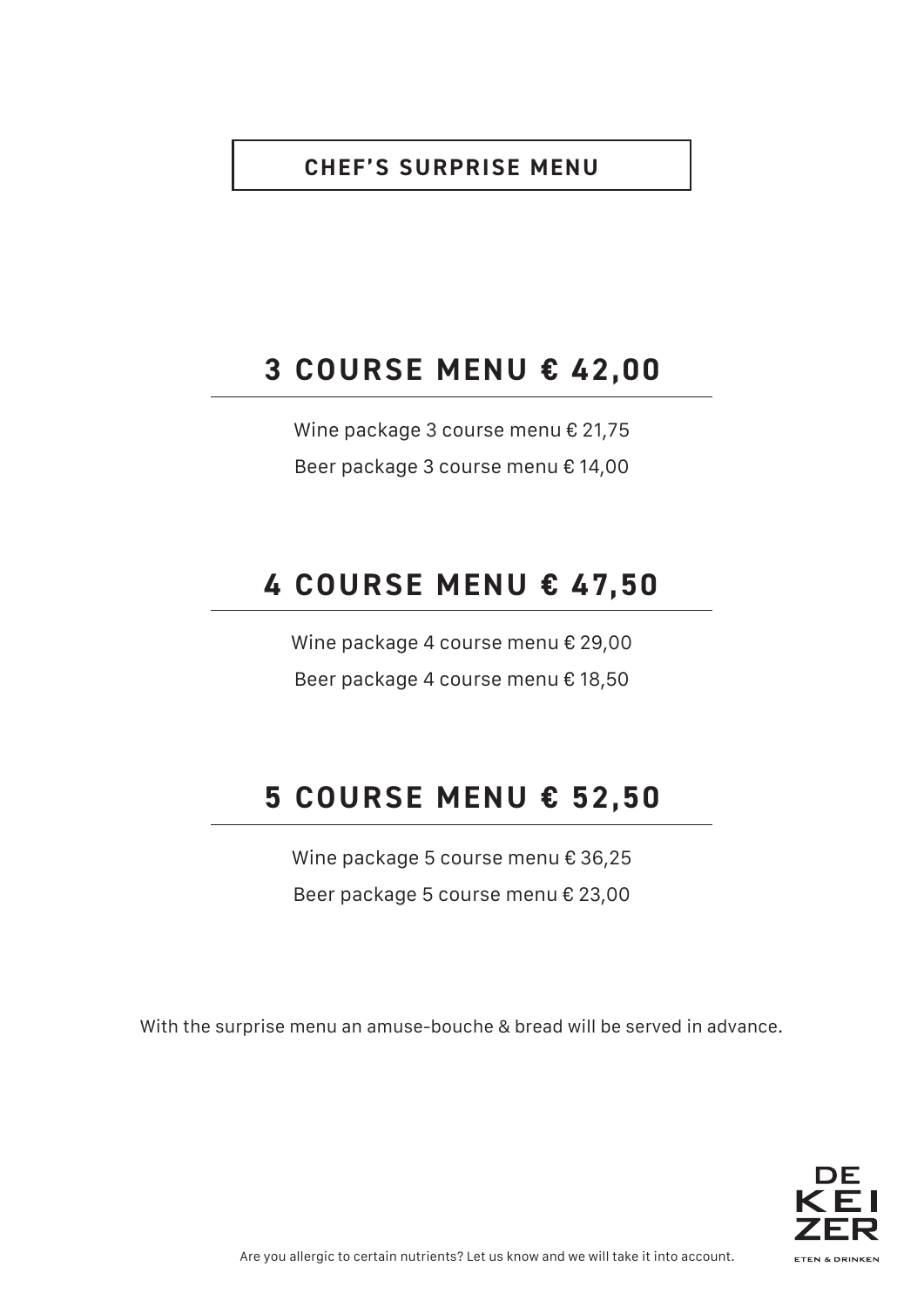# **DINNER MENU**

### **SOUPS**

### **& STARTERS**

| SOUP OF POMODORI TOMATOES Y<br>Spring onion   tomato   olive oil | € 7,50 |
|------------------------------------------------------------------|--------|
| ROASTED BELL PEPPER SOUP Y<br>Balsamic vinegar   basil           | € 8,50 |
| <b>SEASONAL SOUP</b><br>Weekly changing soup                     | € 7,75 |

| €7,50<br>€ 8,50 | <b>BREAD &amp; DIP <math>\vee</math></b><br>Bread   herb butter   olive oil   sea salt  <br>tapenade | € 7,25  |
|-----------------|------------------------------------------------------------------------------------------------------|---------|
|                 | <b>CARPACCIO</b>                                                                                     | € 13,50 |
| € 7,75          | Arugula   Parmesan cheese   roasted  <br>broad beans   truffle mayonnaise                            |         |
|                 | <b>BURRATA</b> Y<br>Tomato tartare   basil   olive oil   macadamia nut                               | € 12,75 |
|                 | <b>GRAVAD LAX</b><br>Salmon   lemon   dill   gin   tonic   cucumber                                  | € 15,50 |
|                 | <b>PORK BELLY</b><br>Whiskey glace   red pepper   sesame   spring union   corn                       | € 14,50 |

### **SALADS**

**SMALL € 15,50 | LARGE € 18,50**

#### **KING PRAWN SALAD**

King prawns | sweet-sour vegetable | radish | honey-mustard dressing

#### **HEEZER GOAT CHEESE SALAD**

Smoked almond | apple | sun-dried tomato port syrup

#### **CARPACCIO SALAD**

Arugula | Parmesan cheese | broad beans truffle mayonnaise

### **CAJUN CHICKEN SALAD**

Cajun chicken | bacon | chili mayonnaise | cashew nuts

| <b>KEIZER CLASSICS</b>                                                                                                                                                                                                                                                                                |             |
|-------------------------------------------------------------------------------------------------------------------------------------------------------------------------------------------------------------------------------------------------------------------------------------------------------|-------------|
| <b>KEIZER BURGER 200G</b><br>Claire valley burger   bacon   truffle mayonnaise   Parmesan cheese   onion compote   fresh fries                                                                                                                                                                        | € 20,50     |
| <b>HOME COOKED SPARERIBS</b><br>Whiskey BBQ sauce   coleslaw   fresh fries                                                                                                                                                                                                                            | € 23,50     |
| <b>PLATEAU DE KEIZER</b> (must be ordered for a minimum of 2 persons)<br>Break bread   pistachios   old cheese   dried sausage   marinated olives  <br>serrano ham   tuna salad   fresh fries   marinated king prawns   tempura shrimp  <br>vegetable spring rolls   calamari   crunchy chicken bites | € 23,50 p.p |
| <b>ALL MEAT JOSPER PLATTER</b> (must be ordered for a minimum of 2 persons)<br>Sparerib   pork belly   pulled pork   flat iron   brisket   bacon jam   coleslaw   hasselback potato  <br>fresh fries   corncob                                                                                        | € 35,50 p.p |